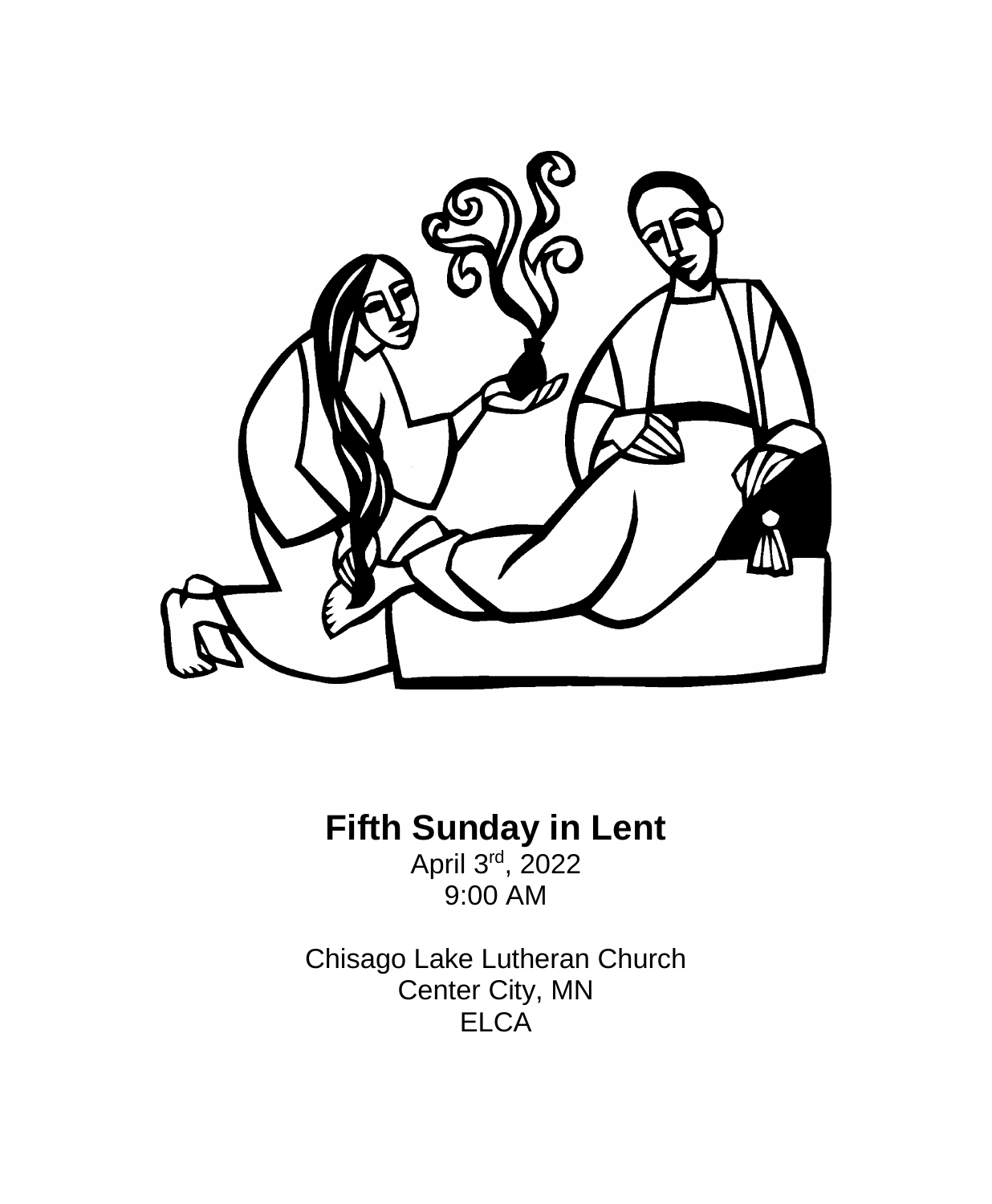# **WELCOME TO CHISAGO LAKE LUTHERAN CHURCH**

If you are a first-time visitor, welcome! We are glad you are here. At Chisago Lake Lutheran Church, we are "Grounded in the Gospel, Guided by the Spirit." We are a congregation of the Evangelical Lutheran Church in America (ELCA) and strive to be God's hands active in the world. While we are a church with a rich history, we are also a church for today.

There are devices to assist those of us who are hearing impaired at the front entrance when you enter. Please see an Usher for guidance use if needed.

PRELUDE

# WELCOME & ANNOUNCEMENTS

# CONFESSION AND FORGIVENESS

Blessed be the holy Trinity,  $+$  one God, who creates us, redeems us, and calls us by name. **Amen.**

Let us confess our sin in the presence of God and of one another. *Silence is kept for reflection.*

Most merciful God,

**we confess that we have sinned against you and your beloved children. We have turned our faces away from your glory when it did not appear as we expected. We have rejected your word when it made us confront ourselves. We have failed to show hospitality to those you called us to welcome. Accept our repentance for the things we have done and the things we have left undone. For the sake of Jesus Christ, have mercy on us. Forgive us and lead us, that we may bathe in the glory of your Son born among us, and reflect your love for all creation. Amen.**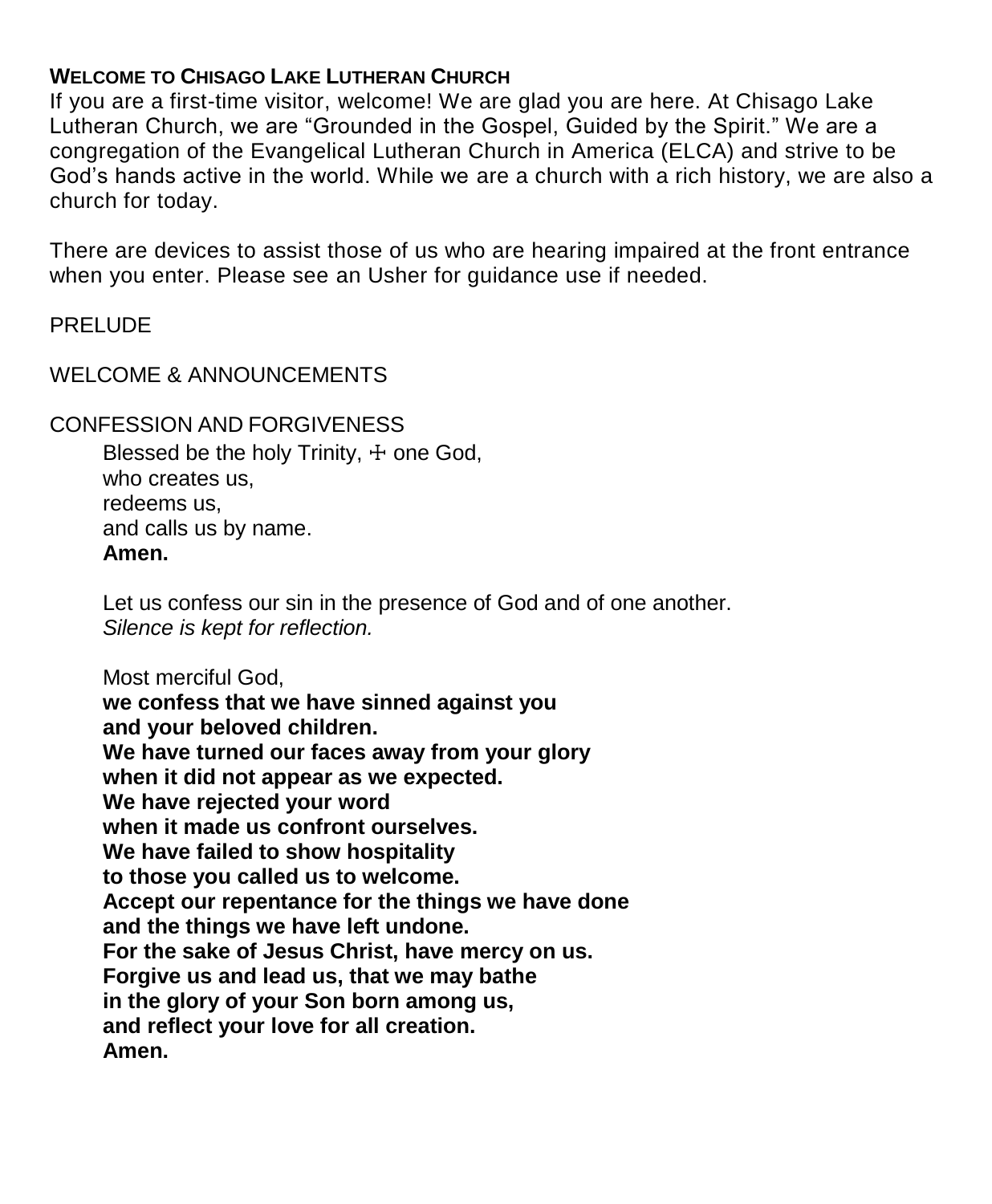Rejoice in this good news: In  $+$  Christ Jesus, your sins are forgiven. You are descendants of the Most High, adopted into the household of Christ, and inheritors of eternal life. Live as freed and forgiven children of God. **Amen.**

GATHERING HYMN *"In the Cross of Christ I Glory"* ELW Hymn #324

Vv. 1,2, & 4

# GREETING

The grace of our Lord Jesus Christ, the love of God, and the communion of the Holy Spirit be with you all.

**And also with you.**

# PRAYER OF THE DAY

Creator God, you prepare a new way in the wilderness, and your grace waters our desert. Open our hearts to be transformed by the new thing you are doing, that our lives may proclaim the extravagance of your love given to all through your Son, Jesus Christ, our Savior and Lord, who lives and reigns with you and the Holy Spirit, one God, now and forever. **Amen.**

FIRST LESSONIsaiah 43:16-21 <sup>16</sup>Thus says the LORD, who makes a way in the sea, a path in the mighty waters, 17who brings out chariot and horse, army and warrior; they lie down, they cannot rise, they are extinguished, quenched like a wick: <sup>18</sup>Do not remember the former things, or consider the things of old.  $19$ I am about to do a new thing: now it springs forth, do you not perceive it? I will make a way in the wilderness and rivers in the desert.  $20$ The wild animals will honor me. the jackals and the ostriches; for I give water in the wilderness, rivers in the desert, to give drink to my chosen people,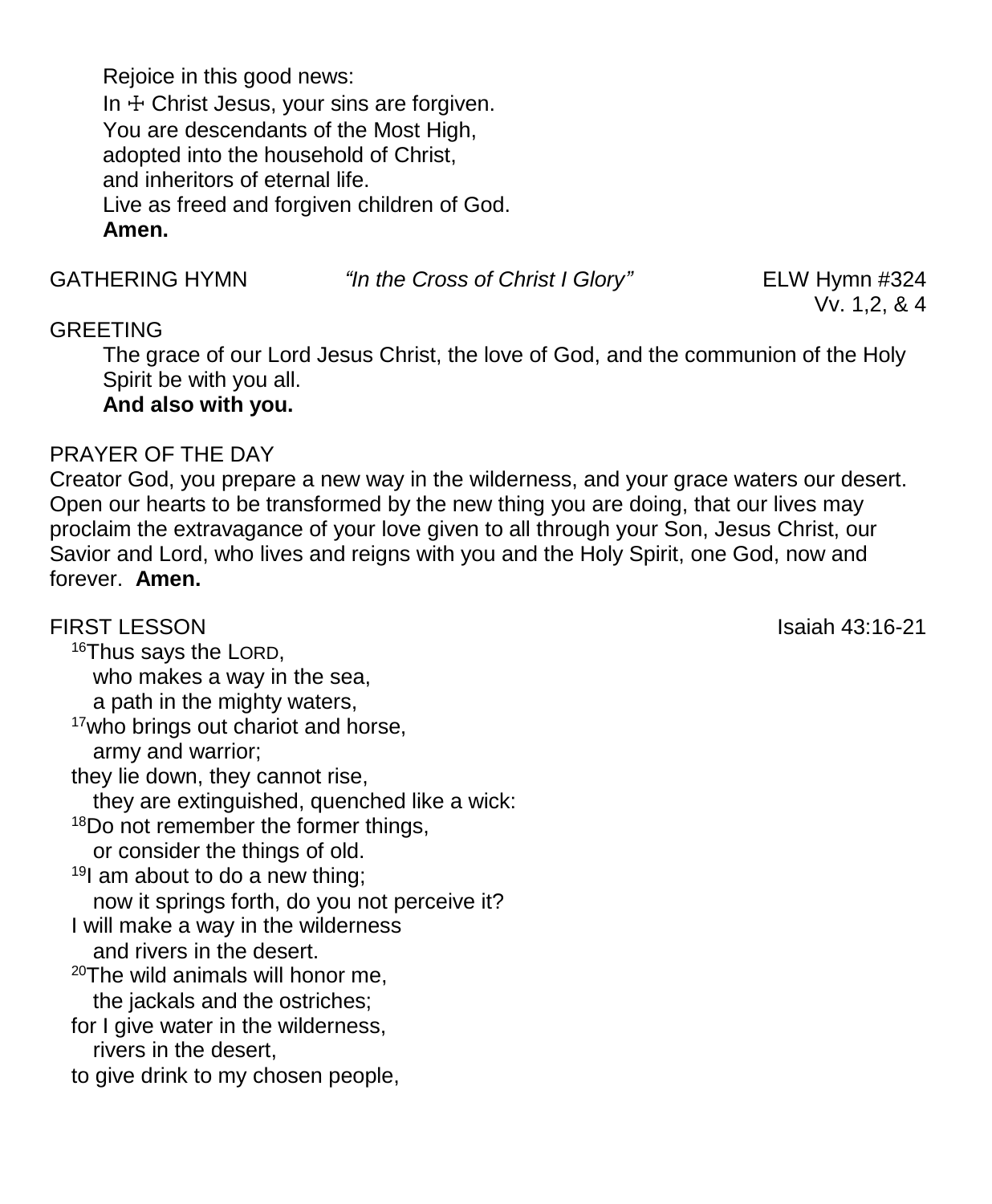<sup>21</sup>the people whom I formed for myself so that they might declare my praise.

#### The word of the Lord. **Thanks be to God.**

SECOND LESSON **Philippians 3:4b-14** 

[Paul writes:] 4bIf anyone else has reason to be confident in the flesh, I have more: <sup>5</sup>circumcised on the eighth day, a member of the people of Israel, of the tribe of Benjamin, a Hebrew born of Hebrews; as to the law, a Pharisee; <sup>6</sup>as to zeal, a persecutor of the church; as to righteousness under the law, blameless.

 $7$ Yet whatever gains I had, these I have come to regard as loss because of Christ.  $8$ More than that, I regard everything as loss because of the surpassing value of knowing Christ Jesus my Lord. For his sake I have suffered the loss of all things, and I regard them as rubbish, in order that I may gain Christ <sup>9</sup>and be found in him, not having a righteousness of my own that comes from the law, but one that comes through faith in Christ, the righteousness from God based on faith. <sup>10</sup>I want to know Christ and the power of his resurrection and the sharing of his sufferings by becoming like him in his death, <sup>11</sup> if somehow I may attain the resurrection from the dead.

 $12$ Not that I have already obtained this or have already reached the goal; but I press on to make it my own, because Christ Jesus has made me his own. <sup>13</sup>Beloved, I do not consider that I have made it my own; but this one thing I do: forgetting what lies behind and straining forward to what lies ahead, <sup>14</sup>I press on toward the goal for the prize of the heavenly call of God in Christ Jesus.

# The word of the Lord. **Thanks be to God.**

# THE GOSPEL **THE GOSPEL**

<sup>1</sup>Six days before the Passover Jesus came to Bethany, the home of Lazarus, whom he had raised from the dead. <sup>2</sup>There they gave a dinner for him. Martha served, and Lazarus was one of those at the table with him. <sup>3</sup>Mary took a pound of costly perfume made of pure nard, anointed Jesus' feet, and wiped them with her hair. The house was filled with the fragrance of the perfume. <sup>4</sup>But Judas Iscariot, one of his disciples (the one who was about to betray him), said, <sup>5</sup>"Why was this perfume not sold for three hundred denarii and the money given to the poor?" <sup>6</sup>(He said this not because he cared about the poor, but because he was a thief; he kept the common purse and used to steal what was put into it.) <sup>7</sup> Jesus said, "Leave her alone. She bought it so that she might keep it for the day of my burial. <sup>8</sup>You always have the poor with you, but you do not always have me."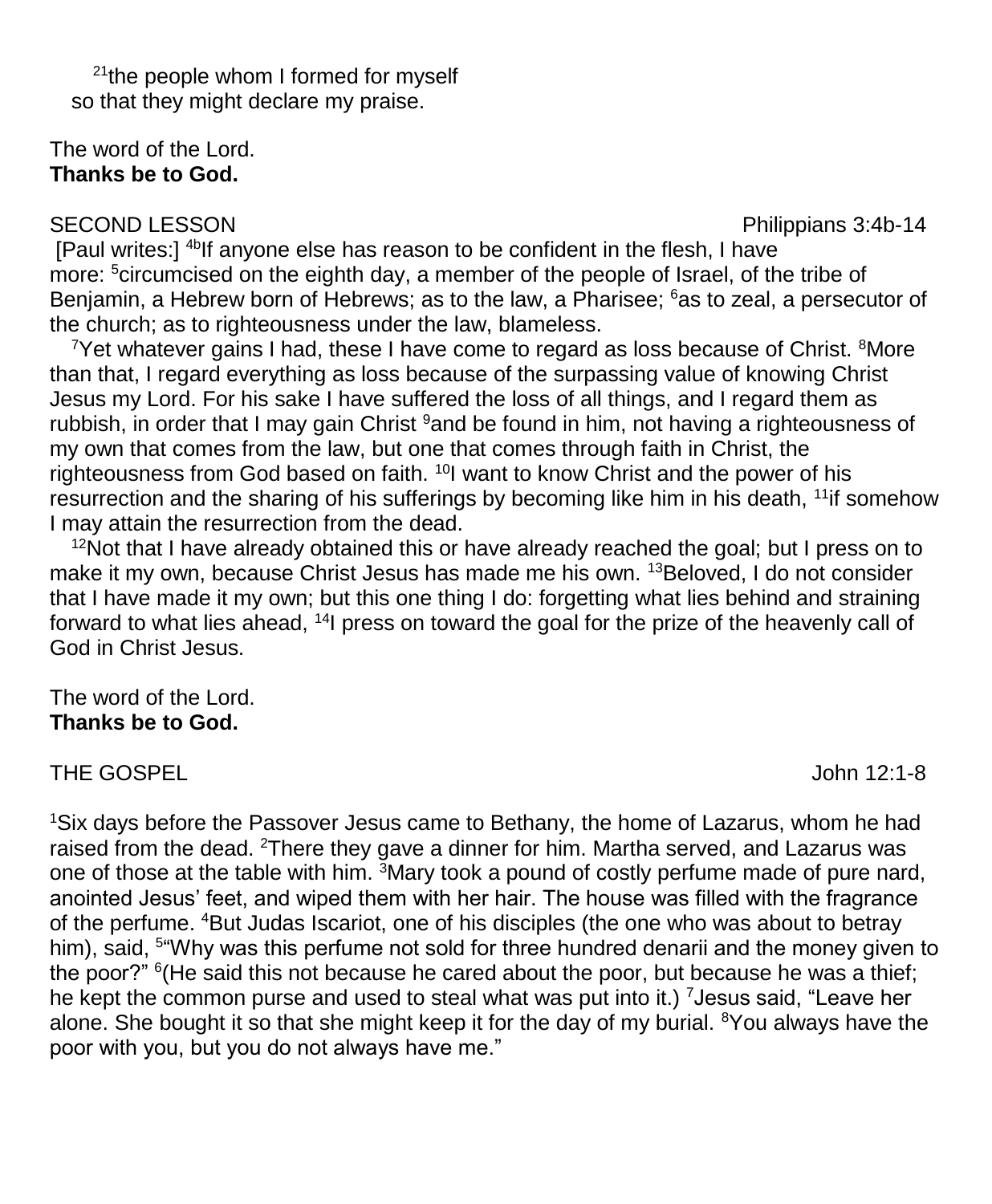*RESPONSE:* The Gospel of our Lord. **Thanks be to God.**

CHILDREN'S WORD **Stacy Johnson** Stacy Johnson

HYMN OF THE DAY *"Holy God, Holy and Glorious"* ELW Hymn #637

THE PRAYERS OF THE PEOPLE Lord in your mercy, **Hear our prayer.**

OFFERING – Meditation & Generosity

# *You are invited to give to Chisago Lake Lutheran online at: <https://www.chisagolakelutheran.org/online-giving.html>*

*You can also send your offering to the church: 1 Summit Ave, PO Box 175 Center City, MN 55012*

# **OFFERTORY**

# OFFERING PRAYER

Jesus, Bread of life, you have set this table with your very self, and called us to the feast of plenty. Gather what has been sown among us, and strengthen us in this meal. Make us to be what we receive here, your body for the life of the world. **Amen.**

THANKSGIVING AT THE TABLE The Lord be with you. **And also with you.** Lift up your hearts. **We lift them to the Lord.** Let us give thanks to the Lord our God. **It is right to give God thanks and praise.**

WORDS OF INSTITUTION

SERMON **Pastor Steve Cruys Pastor Steve Cruys Pastor Steve Cruys**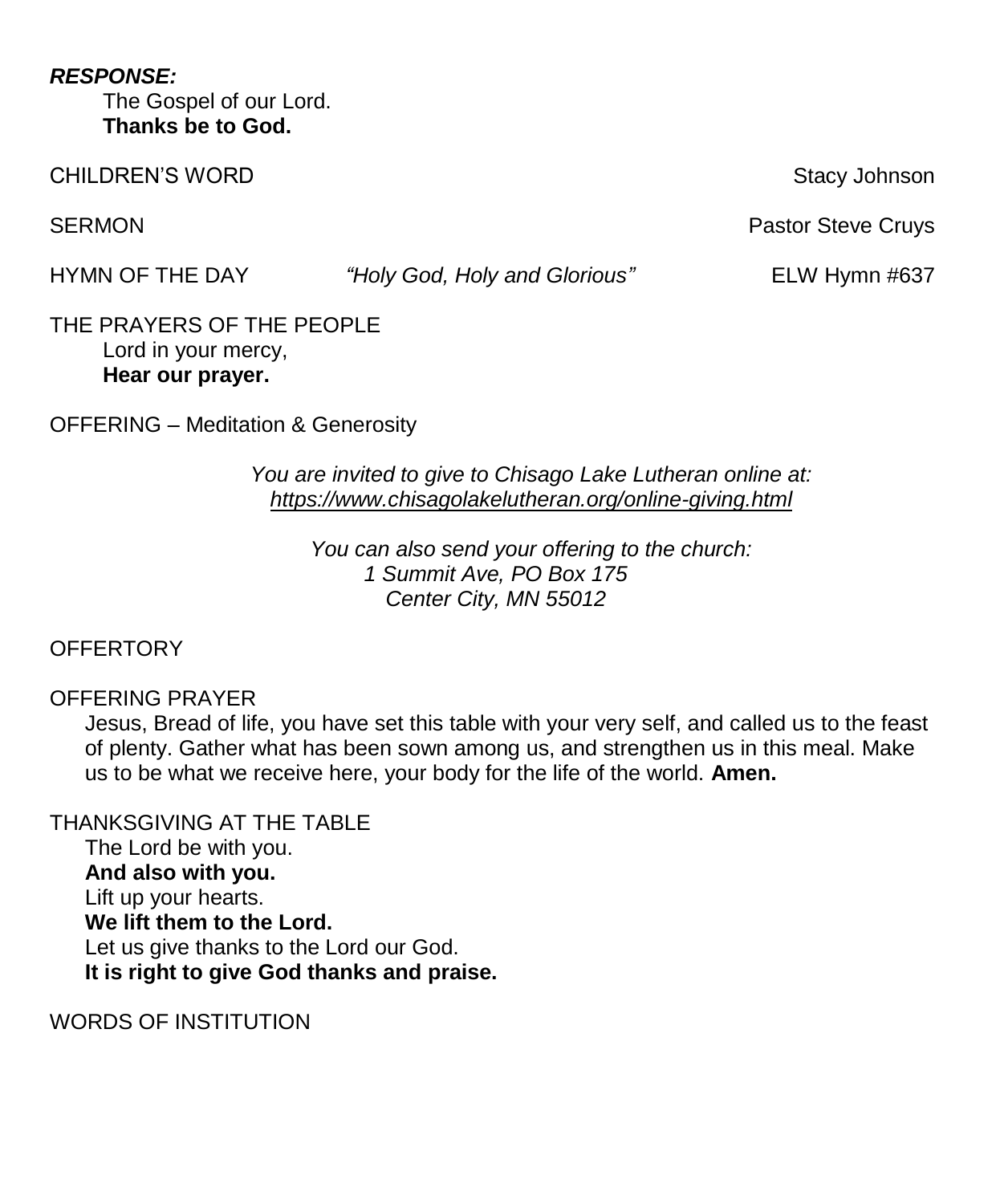# THE LORD'S PRAYER

**Our Father, who art in heaven, hallowed be thy name, thy kingdom come, thy will be done, on earth as it is in heaven. Give us this day our daily bread; and forgive us our trespasses, as we forgive those who trespass against us; and lead us not into temptation, but deliver us from evil. For thine is the kingdom, and the power, and the glory, forever and ever. Amen.**

# **Distribution**

*You are invited to share the bread and the wine using the individually wrapped wafers and grape juice. Please discard the cups as you leave the sanctuary.*

# COMMUNION PRAYER

Jesus, Bread of life, we have received from your table more than we could ever ask. As you have nourished us in this meal, now strengthen us to love the world with your own life. In your name we pray. **Amen.**

#### BLESSING

The God, who leads you in pathways of righteousness, who rejoices over you, and who calls you by name, ☩ bless your going out and your coming in, today and forever. **Amen.**

SENDING SONG *"Christ, the Life of All the Living"* ELW Hymn #339

#### DISMISSAL

Go in peace. You are the body of Christ. **Thanks be to God.**

# POSTLUDE

#### WORSHIP ASSISTANTS

Substitute Organist: Carsten Slostad Reader: Jerry Vitalis Acolytes: Connor Bresnahan and Addison Griffin Coffee Server: Susan Clawson and Carol Christensen Greeters: Jamie Carlson and Mike Carlson Online Video Operator: Brayden Bresnahan and Ian Lexvold Ushers: Jamie Carlson and Mike Carlson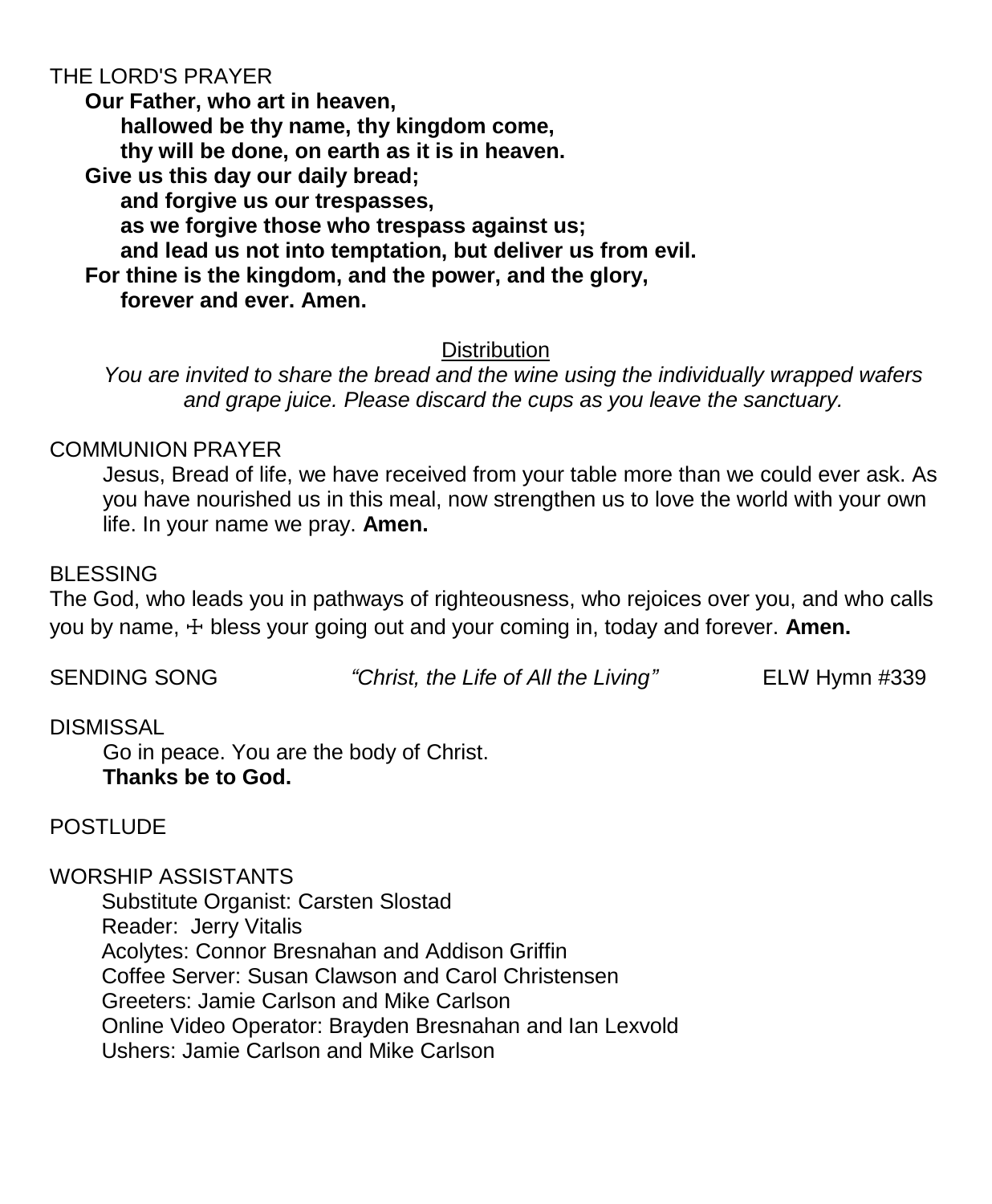# **ANNOUNCEMENTS**

We offer our deepest sympathies and prayers of peace and comfort to Don Bungum and his family in the passing of Don's wife, Joan. Joan passed away on Friday, March 25<sup>th</sup>. Joan's funeral service is being planned for Saturday, April 9<sup>th</sup> at Lakes Free Church in Lindstrom. Visitation is from 1-3pm with funeral services beginning at 3:00 pm.

#### **Holy Week**

**Palm Sunday**, April 10th, at 9:00 am, Palm Sunday breakfast to follow in the fellowship hall. Served by the youth

**Maundy Thursday**, April 14th, at 6:30 pm. Celebrating first communicants.

**Good Friday**, April 15th, at 6:30 pm,

**Easter Sunday**, April 17th, at 9:00 am with rolls and coffee served by Christian Education.

**Call Committee Nominations form:** If there is a church member that you think would be a good candidate for the 2022 Call Committee as we begin our search for our new Pastor, please fill out the nomination form located on the sanctuary entry desk or church office and return to the church office by Tuesday, April 19<sup>th</sup>. Office is closed Monday for Easter **Monday holiday**. Thank you.

#### **SPRING FLOWER FUNDRAISER:**

- **ORDERS DUE TODAY**
- Flowers will be delivered to CLLC and ready for you to pick up on Thursday, May  $5<sup>th</sup>$  from 3:00 pm – 5:00 pm. Call Stacy if you need to pick up at a different time.

*Easter Flowers Available* An Easter Garden is being planned for our sanctuary. Listed below are the plants that will be used.

Memorial envelopes are available in the church office or Sanctuary entry table on Sundays. Please mark the envelope clearly so we will know if you plan to pick up the flowers or leave them for distribution. You may contact the church office or Judy Nelson at 257-1788 if you have any questions. Plants may be taken on Tuesday, April 18th. The envelope can be left at the church office or put in the offering plate. Thank you.

**Easter Lilies \$12.00 Azaleas \$20.00 Mums \$14.00 Asiatic Lilies \$14.00**

**Community Meals:** Community Meals Committee is holding their first meeting at Zion Lutheran Church in Chisago City and are inviting anyone to attend that would like to help in planning the first Community Meal on Monday, May 2nd. The meeting is on **Tuesday, April 5th at 6:30 pm at Zion.** All are welcome!

**Quilt Sale** On Sunday, April 10<sup>th</sup> the quilting group will be selling some of the quilts they made for \$40 ea. to help purchase needed batting and supplies to complete the over 300 quilts they make each year. You may view the quilts in the fellowship hall and pick our your favorite one. Help support our quilters! Thank you!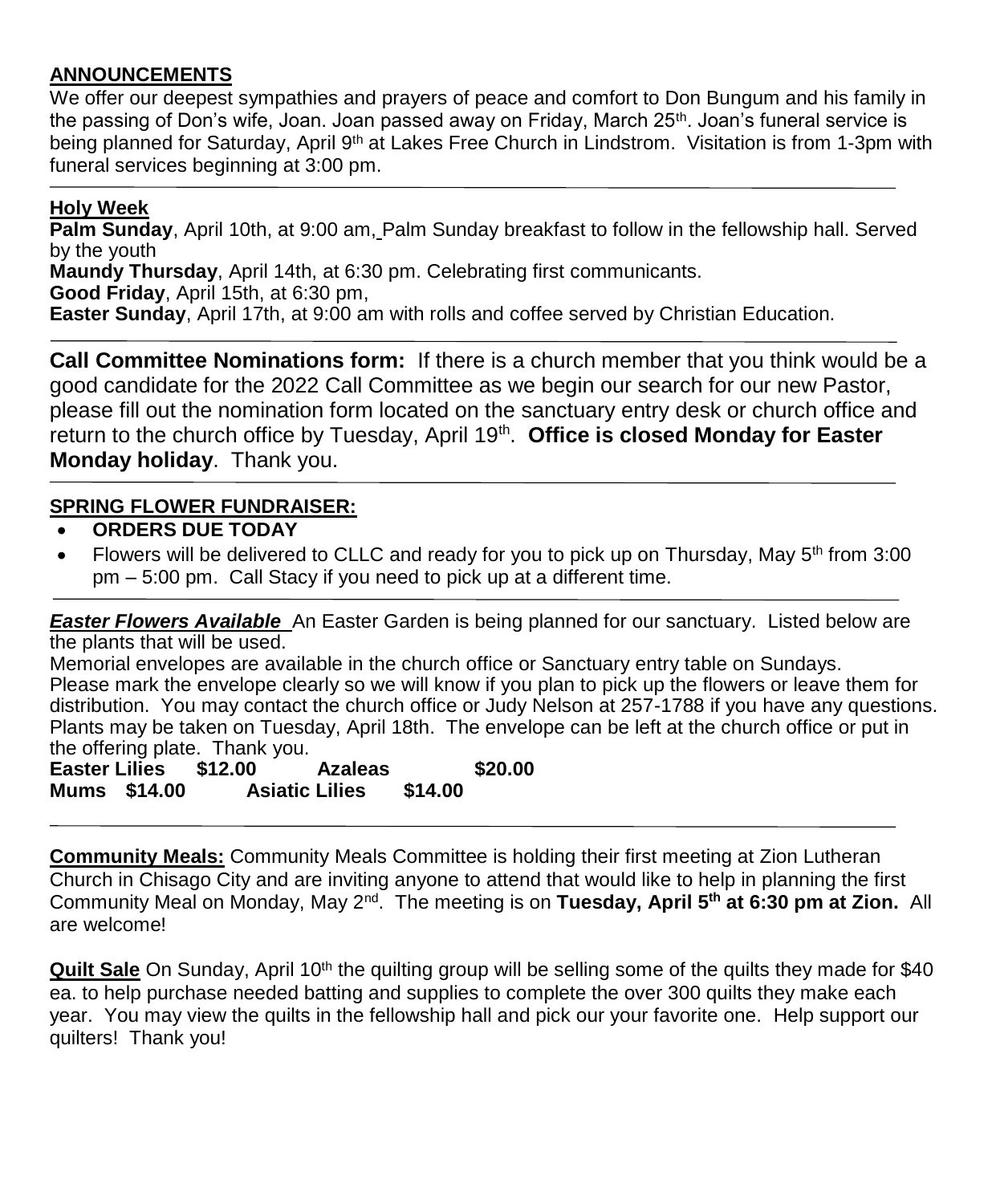**Amazon Smile**: Are you an amazon shopper? AmazonSmile is a simple way for you to support your favorite charitable organization every time you shop, at **no** cost to you. When you shop with AmazonSmile, they will donate 0.5% of your eligible purchases to the charitable organization of your choice. Chisago Lake Lutheran Church is one of those choices. A great way to support your church even as you shop. Check it out!

1<sup>st</sup> Communion final class While all ages are welcome to participate, our lessons are geared to 2<sup>nd</sup> – 5<sup>th</sup> grades.

Today, April 3<sup>rd</sup> at 11 am -12:30 pm. We will then celebrate and commune our participants on Thursday. April 14th at **6:30 pm during the Maundy Thursday Worship Service**

# **Current Ways to Give**

Thank you for sharing your generosity with Chisago Lake Lutheran! You have continued to share what God's entrusted to you and we are grateful. Ways you can give include:

- 1. Mail your envelope/check to the church office at 1 Summit Ave, PO Box 175, Center City, MN 55012
- 2. Or sign up for regular online giving through our partner company Vanco on the church [website.](https://www.eservicepayments.com/cgi-bin/Vanco_ver3.vps?appver3=wWsk24ZWJSTZKsGd1RMKlg0BDvsSG3VIWQCPJNNxD8upkiY7JlDavDsozUE7KG0nFx2NSo8LdUKGuGuF396vbUm5LNljBPNnBOEFTzKhxx-XHubq5Z7ap5JVmPErc4ZeYHCKCZhESjGNQmZ5B-6dx3x8KCRzq4DlLabxS1KshoM=&ver=3) It's secure, convenient, and assures your ability to give consistently to God's mission. [www.chisagolakelutheran.org](http://www.chisagolakelutheran.org/)

# **THIS WEEK AT CLLC:**

- **Sunday, April 3rd, Worship at 9am then** Sunday School for 3 yrs to 5<sup>th</sup> grade at 10 AM, Welcome to the Table-  $1^{\text{st}}$  Communion class, 11:00 am  $-$  12:30 pm in the Fellowship Hall
- **Monday, April 4th,** Quilting Group from 9 AM to 2 PM in the Undercroft
- Wednesday, April 6th, 6<sup>th</sup> Graders at Trinity Lutheran Lindstrom at 3 PM
- Wednesday, April 6th, 7<sup>th</sup>/8<sup>th</sup> Grade Conf. Trinity Lutheran Lindstrom at 3 PM
- **Wednesday, April 6th,** Tree of Life Kids Chorus at 5 PM in the Sanctuary
- **Thursday, April 7th,** Men's Fellowship Group meets at 8 AM at Phil's Grill
- **Sunday, April 10th, Worship at 9:00 am, Palm Sunday Breakfast 8-11am,**

**PRAYER CONCERNS** (please contact the church office with any concerns/updates.)

- We pray for peace and comfort to Don Bungum and his family on the recent passing of his wife Joan on Friday, March 25th.
- Harriet Ryberg, prayers for healing and comfort after surgery.
- Gretchen Hanson, prayers for healing and comfort following surgery.
- Sally Barott, cancer treatments.
- Jodi Medin, daughter-in-law of Delores Medin, peace and comfort through her ongoing melanoma treatments.
- Shirley Gustafson, prayers for healing and recovery for recent surgeries.
- Dennis Gustafson, for healing in recent cataracts surgery.